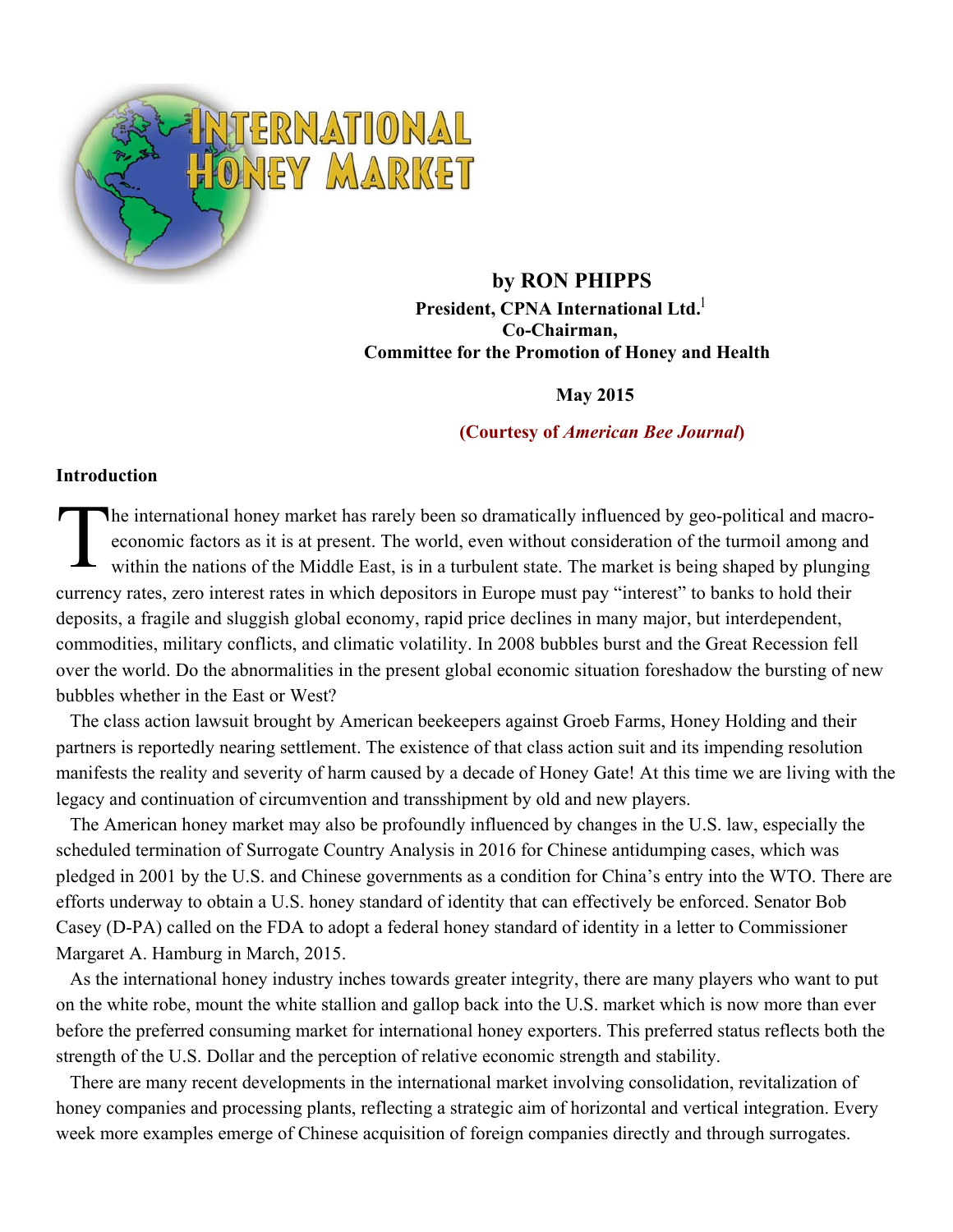Chinese companies have acquired or established honey companies in 4 of the 5 continents. There are also invisible threads linking many of these seemingly diverse internal and external phenomena.

Within the U.S., the long and drawn out longshoreman's work slowdown created turmoil over several months beginning in August, 2014, with delays for vessels docking at west coast ports exacerbating supply chains and creating congestion that is predicted to take until May or June to subside.

## **U.S. Honey Production**



The NASS report issued in March, 2015 stated: "Honey production in 2014 from producers with five or more colonies totaled 178,000,000 pounds, up 19 percent from 2013. There were 2.74 million colonies producing honey in 2014, up 4 percent from 2013. Yield per colony averaged 65.1 pounds, up 15 percent from the 56.6 pounds in

### 2013."

The 2014 honey crop included whiter colors and excellent clover honey. South Dakota and North Dakota produced 24,360,000 pounds and 42,140,000 pounds, respectively, and were the 2 largest honey-producing states. Average honey prices ex-beekeeper reached a historic high of \$2.06/lb. Beekeepers indicate that queen breeding has gone very well this spring. The historically high prices for the 2014 crop are clearly motivating America's beekeepers.

Since during the past 3-4 years some Argentine honey shipments were substantially delayed by 3 and even 4 months, interest in securing North American supplies of honey has become strong during the 4<sup>th</sup> quarter of 2014 in order to eliminate risks of another round of delayed shipments from Argentina.

Looking back further, U.S. honey production has declined from 220,000,000 pounds in 2000.

| 2014 U.S. Honey Imports  | <b>LBS</b> | KGS        | <b>FOB VALUE</b> | <b>LB PRICE</b> |
|--------------------------|------------|------------|------------------|-----------------|
| White                    |            |            |                  |                 |
| Argentina                | 11,557,418 | 5,242,363  | 20,615,869       | 1.78            |
| Canada                   | 11,364,238 | 5,154,738  | 24,359,495       | 2.14            |
| India                    | 11,385,244 | 5,164,266  | 16,960,571       | 1.49            |
| Mexico                   | 2,823,823  | 1,280,866  | 5,083,049        | 1.80            |
| Thailand                 | 280,251    | 127,120    | 281,800          | 1.01            |
| <b>Extra Light Amber</b> |            |            |                  |                 |
| Argentina                | 57,555,613 | 26,106,818 | 106,459,567      | 1.85            |
| India                    | 23,293,541 | 10,565,785 | 33,197,179       | 1.43            |
| Ukraine                  | 17,371,486 | 7,879,583  | 24,244,867       | 1.40            |
| Thailand                 | 2,536,530  | 1,150,552  | 2,833,412        | 1.12            |
| <b>Organic Honey</b>     |            |            |                  |                 |
| Brazil                   | 24,339,814 | 11,040,367 |                  |                 |
| Others                   | 1,248,626  | 566,368    |                  |                 |
| Total                    | 25,588,440 | 11,606,735 |                  |                 |
| <b>Light Amber</b>       |            |            |                  |                 |
| <b>Americas</b>          |            |            |                  |                 |
| Argentina                | 11,848,973 | 5,374,610  | 23,075,278       | 1.95            |
| <b>Brazil</b>            | 10.997.295 | 4,988,295  | 19.201.924       | 1.75            |
| Canada                   | 59,814     | 27,131     | 138,261          | 2.31            |
| Mexico                   | 1,897,554  | 860,717    | 3,268,725        | 1.72            |
| Uruguay                  | 7,045,192  | 3,195,649  | 11,392,664       | 1.62            |
| Asia                     |            |            |                  |                 |
| India                    | 8,882,050  | 4,028,835  | 12,532,644       | 1.41            |
| Pakistan                 | 57,785     | 26,211     | 82,983           | 1.44            |
| Taiwan                   | 890,810    | 404,065    | 1,023,330        | 1.15            |
| Thailand                 | 4,802,463  | 2,178,363  | 5,679,025        | 1.18            |
| Vietnam                  | 89,312,035 | 40,511,306 | 112,149,403      | 1.26            |
| <b>Others</b>            |            |            |                  |                 |
| Ukraine                  | 1,940,310  | 880,111    | 2,848,979        | 1.47            |
| Turkey                   | 5,428,407  | 2,462,287  | 7,077,103        | 1.30            |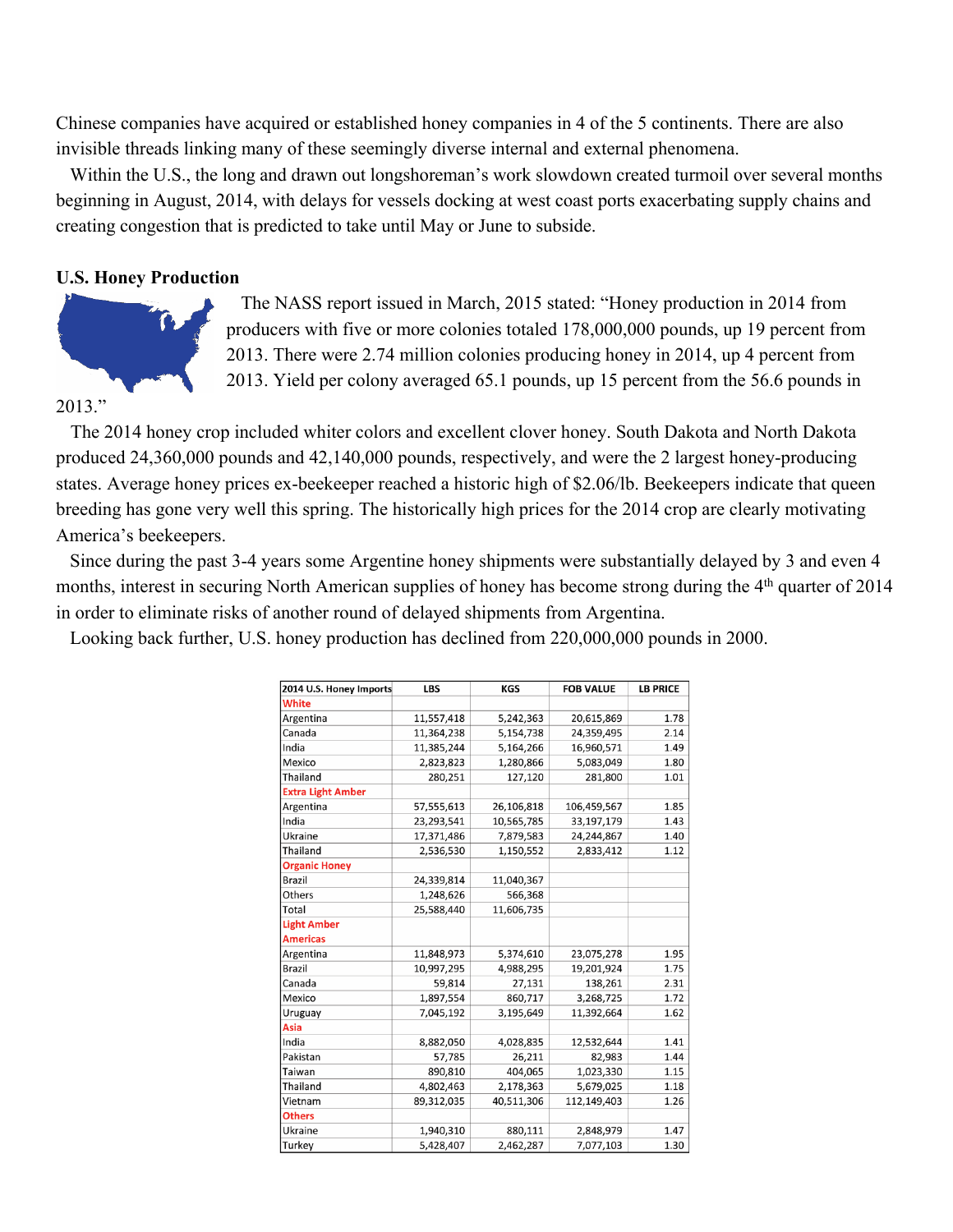### **Imports 2014**

US imports for 2014 were 366,991,453 pounds total from all countries. It appears that consumption is probably over 500,000,000 pounds per year. Please see selected import quantities by country and color which show major exporting countries and price contrasts. For example, prices for white honey range from \$2.14 (Canada) to \$1.49 (India) to \$1.12 (Thailand).

### **Argentina**

The political and economic tensions within Argentina have increased, as have tensions between Argentina and its international creditors. The Argentine economy continues to suffer steep inflation while its competitors in the world economy are experiencing low inflation or deflation. Argentine exports flow primarily to the U.S. and Germany, where the high quality of Argentine honey is valued. Export prices for Argentine honey have risen steadily, from about \$1,300 (2005), to \$2,000 (2008), \$3,000 (2010) to nearly \$4,000 per metric ton in 2014. Exporters are well aware of the fact that a Point of Inflection may have been reached, but

beekeepers are having difficulty adjusting. Some inventories of high priced honey may stagnate in the hands of beekeepers and exporters. A similar situation plagued Argentina's huge soybean industry.

Argentina manifests the general phenomenon that the U.S. has become the preferred destination for international honey exporters. This fact reflects the general geo-political and economic factors, including the strength of the U.S. dollar, cited in the opening of this report. Argentina's exports for its top largest destinations are as shown in the table below.

|   | <b>ARGENTINE EXPORTS</b> |              | TOP 6 Destinations and Total for period |       |                      |               |                    |
|---|--------------------------|--------------|-----------------------------------------|-------|----------------------|---------------|--------------------|
|   |                          |              | Sep 2013-March2014                      |       | Sep 2014-Feb 2015    |               |                    |
|   | <b>Destination</b>       |              | <b>Quantity (Kg)</b>                    | $\%$  | <b>Quantity (Kg)</b> | $\frac{6}{6}$ | <b>Destination</b> |
|   | U.S.A.                   |              | 19,645,488                              | 69.88 | 10,116,804           | 63.20         | U.S.A.             |
| 2 | Germany                  |              | 3,009,521                               | 10.71 | 2,466,794            | 15.41         | Germany            |
| 3 | Saudi Arabia             |              | 791,695                                 | 2.82  | 1,092,615            | 6.83          | Japan              |
| 4 | Canada                   |              | 772,085                                 | 2.75  | 569,188              | 3.56          | Morocco            |
| 5 | Indonesia                |              | 658,000                                 | 2.34  | 461,473              | 2.88          | Australia          |
| 6 | Switzerland              |              | 569,684                                 | 2.03  | 366,800              | 2.29          | Indonesia          |
|   |                          |              |                                         |       |                      |               |                    |
|   |                          | <b>TOTAL</b> | 28,112,455.06                           |       | 16,008,007           |               |                    |

After decades of parity with Europe, the U.S. is now purchasing between 60-70% of Argentina's honey exports. The White and ELA honeys produced in Argentina have very similar flavor profiles to U.S. honey and are produced from similar floral sources. The total 2014/2015 Argentine honey crop is estimated at about 62,000 metric tons (136 million pounds), down from 70,000 metric tons (154 million pounds) in the previous period. The crop is not finished as of the time of writing of this report so there may be adjustments.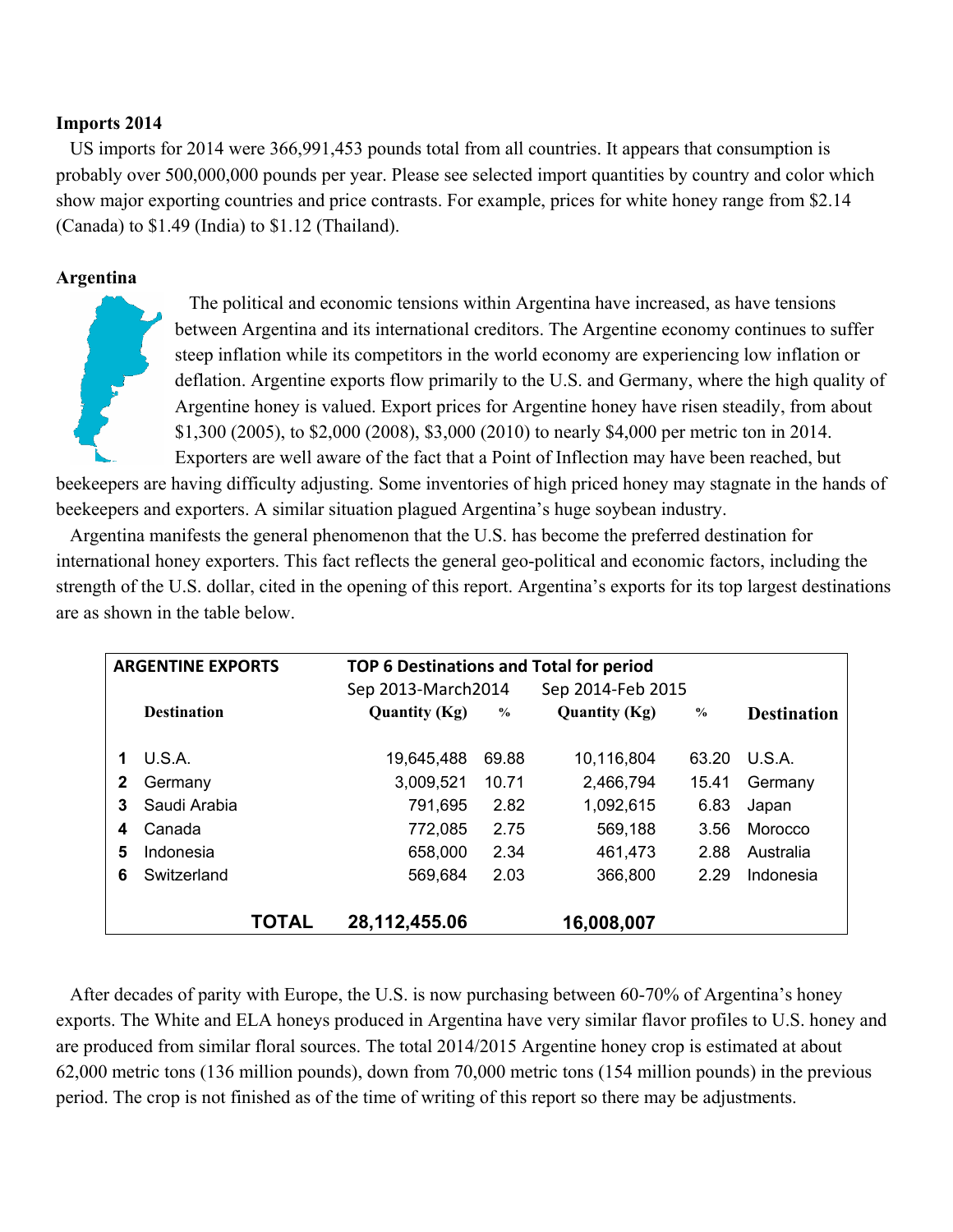**Brazil**



Brazil remains the major source of certified organic honey, the demand for which has grown. Prices have relaxed a little due to the weakness of the Brazilian real. Exports in 2014 rose 60% over 2013 and reached 25,317 metric tons. In the table below are Brazil's exports for 2 months of 2015 and comparatives.

| Brazil | <b>Exports Jan-Feb 2015</b>    | Jan-Feb 2014                    |
|--------|--------------------------------|---------------------------------|
| Total  | 3,572,977 kgs (7,876,985 lbs.) |                                 |
| $ $ US | 2,590,390 kgs.(5,710,773 lbs.) | 3,103,876 kgs. (6,842,805 lbs.) |

The 2015 crops from southeast, south and northeast Brazil are doing well. The overall colors may be somewhat lighter, with more ELA Organic than is typical.

Brazilian organic honey prices reached peak levels of about \$4,300/metric ton and have now eased to \$3800- 3900. A friend mentioned to me that his first sale of organic honey was at \$1,600, which occurred not so many years ago. The current relaxation is healthy, but modest.

Due to the weakness of the Euro, Mexico is also switching attention to the U.S. market, with prices at lower levels than Argentina. However its stronger flavors and darker colors are favored by European buyers.

#### **Vietnam**

Over many years Vietnam has greatly and steadily increased its honey production, the number of beehives, the geographic range of honey production and the diversity of floral sources. Similarly the expansion of production of coffee beans and cashew nuts in the past 2 decades has put Vietnam in the top 5 producers and exporters of those products. Vietnam's total honey exports in 2014 are reported by leading exporters to have reached 55,000 metric tons, primarily in the color range of light amber and amber. An increasing percentage of their blends incorporate honey from *Acacia mangium*, a wild forest plant. This floral source is not color stable, and during the last 3 years the U.S. honey industry has become aware of the

dilemmas this honey creates. The tendency of *Acacia mangium* to darken steadily, if not rapidly, has been the subject of academic research in Malaysia.

Due to a cold winter and early spring in several honey-producing areas, the 2015 Vietnam honey crop has been delayed. Under these circumstances Vietnamese beekeepers have been struggling to feed their bees and keep them alive waiting for more favorable climatic conditions to allow honey production with proper qualities. Price tendencies are up but still competitive. The problem is the lack of offers and shipment, plus the lack of light amber colors. Some leading exporters have already predicted that the export volumes will decline in 2015 by 35%. How the Vietnamese honey industry will handle production and blending of *Acacia mangium*, which has become a major source of the total crop, is a fundamental question for Vietnam honey as a whole.

To its great credit, the Vietnamese Beekeeping Association has opposed the use of resin technology, which introduces and removes water. The resulting product is not legally "honey" in as defined by most producing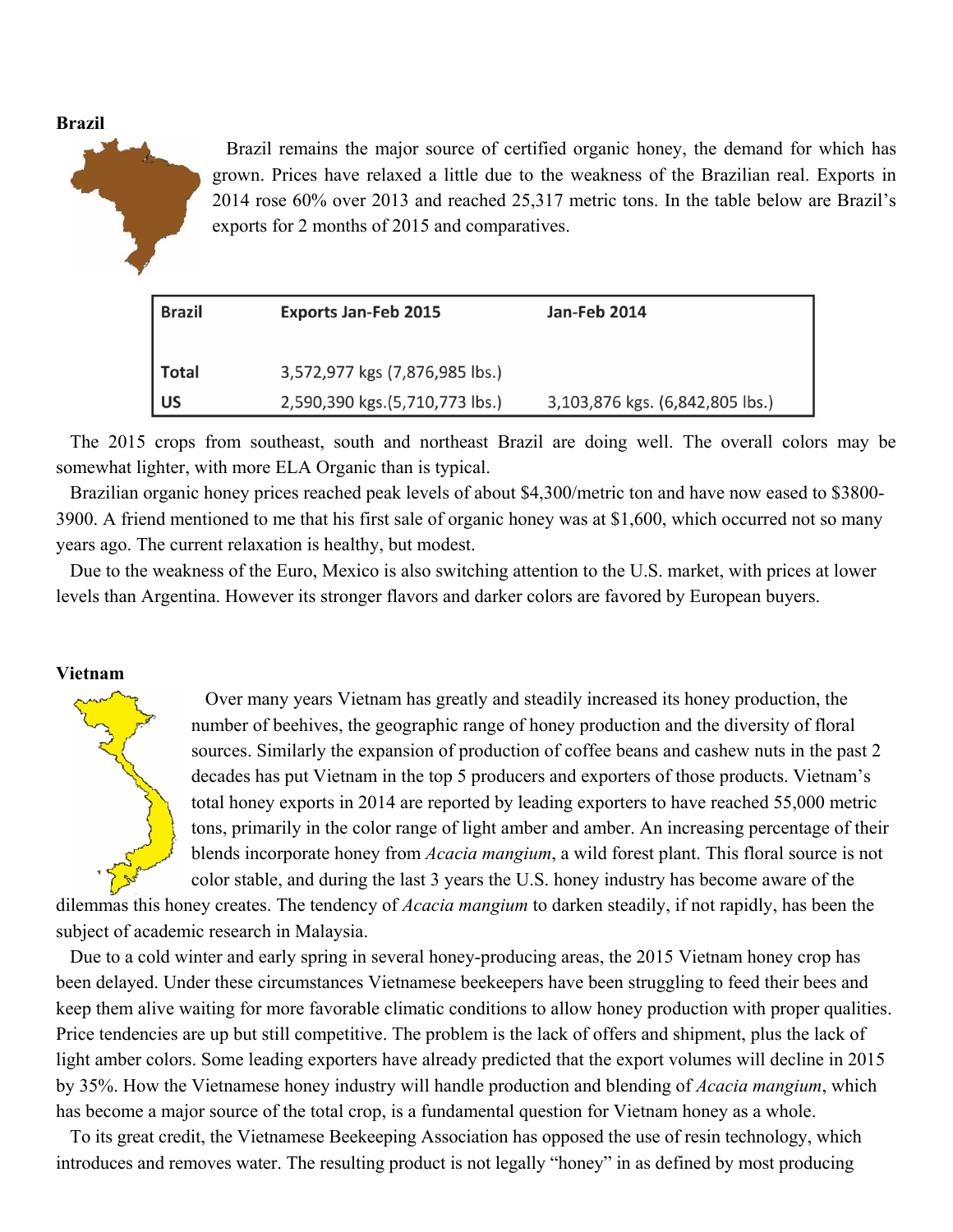countries. The Nuclear Magnetic Resonance (NMR) technology, newly applied to honey, should be able to detect when honey has been altered by use of resin technology, and there are efforts to expand the data base to be more comprehensive than at present. Since resin technology removes pollen, antibiotics and natural honey components, it is inconsistent with the image of honey as a natural product.

The U.S. Department of Agriculture is aware that 2 decades ago the wine industry applied this technology to American wines and erroneously concluded that the wines were massively adulterated. The false positive, it was scientifically established, was a result of a failure to take into account how the different geological conditions in the soil resulted in substantially different nuclear magnetic resonance profiles.

Emerging honey-exporting countries include Ukraine and Myanmar. We note that Ukraine is in a tense civil war between eastern and western regions. The economic and financial situation in the Ukraine has deteriorated. China and Myanmar, in which China has invested billions of dollars in ports, highways and factories, are experiencing ethnic conflicts which have taken on a military dimension.

#### **Variables Affecting Import Prices**

The environment of extraordinarily low to even negative "pay to save" interest rates prevailing in many countries is part of the legacy of the Great Recession. During that period of bubbles bursting, national debts exploded. The national debts in Greece, Spain, and Italy commanded international attention. During the period 2000-2008 the US national debt increased from \$5 to \$10 trillion. From 2008-2014 it further exploded from \$10 to \$18 trillion, the largest cumulative national debt thus far in history. Such global economic realities underlie both the low interest rate environment and the low inflationary/deflationary environments which have provoked low and declining commodity price trends. Those few countries where inflation is raging in contrast to the global trends find themselves increasingly non-competitive in the global marketplace. Points of Inflection are popping up in many industries. Points of Inflection are reached when price adjustments become needed, as happens, to better balance the incentives to produce and consume. The honey industry needs the art of a healthy market and a balance between the incentives to consume and produce.

The Euro has declined from 1 Euro/\$1.60 to 1 Euro/\$1.04 and the Canadian dollar has come down from .90/\$1.00 to 1.25/\$1.00 in recent months.

A few examples of national debt to GDP illustrate why the global macro-economic environment is so tense and why interest rates are so unprecedentedly low for the modern era (how else could nations serve such huge debts?). National debt/GDP ratios for several countries are: Canada, 89; United States, 101.5; Italy, 128.5; Spain, 92.1; Greece, 174.9; Japan, 227.2. This is an illustration of the fact that many countries are living beyond their means and absolutely need a low interest rate environment, less those nations bear overwhelming interest costs were the interest rates to increase.

A quick review of international commodity prices from June-December 2014 shows declining prices for commodities such as soybeans and a steep drop for crude oil, whereas in contrast honey prices from Argentina, Brazil and Vietnam continued to rise. Wholesale honey prices in the U.S. also continued to rise in 2014.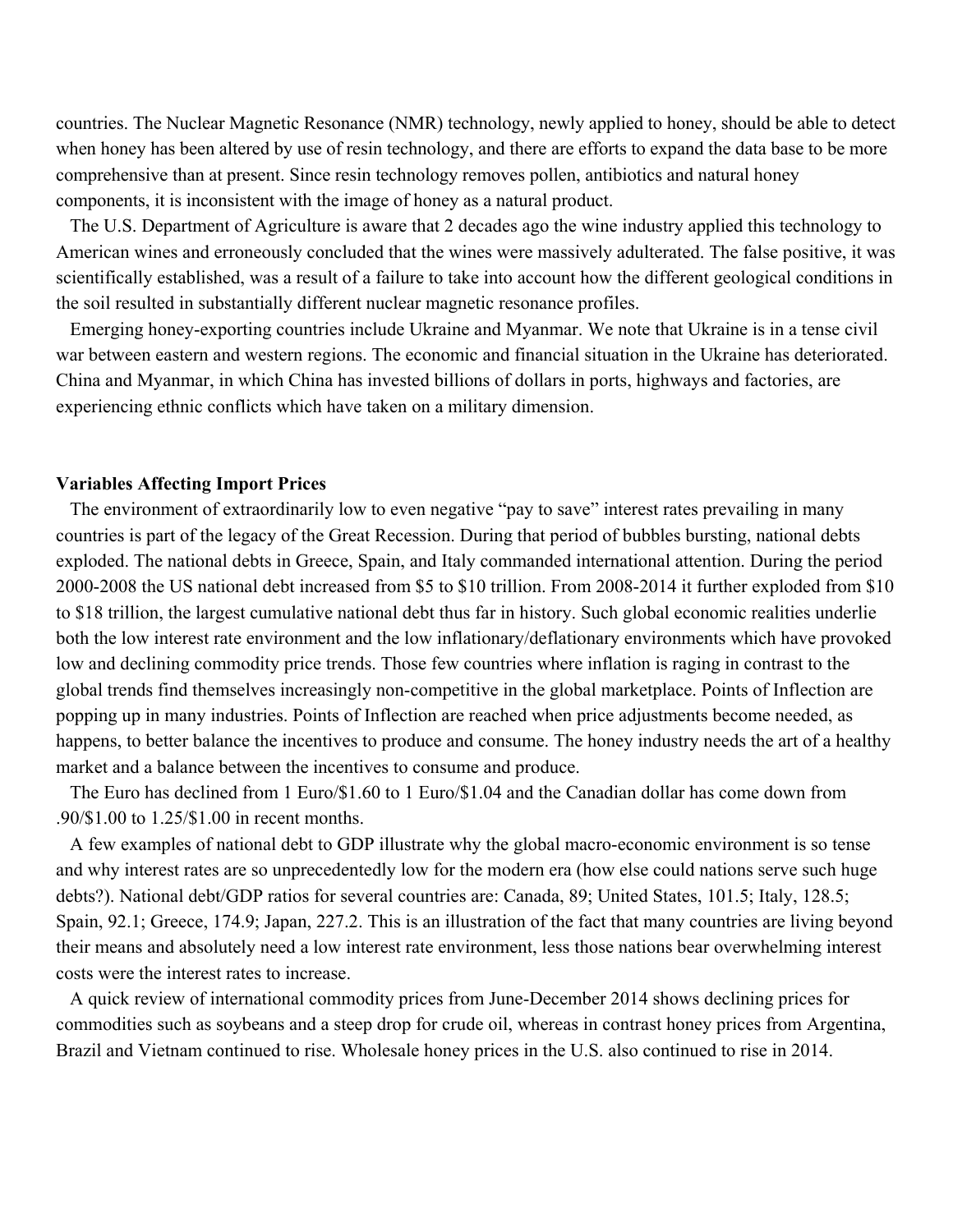| Commodity | Year / Price |         |         |                        |
|-----------|--------------|---------|---------|------------------------|
|           | 2008         | 2010    | 2012    | 2014                   |
| Soybeans  | \$1,600      | \$1,350 | \$1,400 | \$1,000 metric ton     |
| Crude Oil | \$140        | \$90    | \$97    | \$100, \$50 per barrel |

### **Climate Conditions**

California and Brazil are suffering from drought while the U.S. northeast had record-breaking snow and cold temperatures in the first months of 2015. In California, the statewide snowpack was 19 percent of the average for March 3, 2015, which is barely above the record low measurement from 1991. The winter of 2014 was the hottest on record for California, and the average temperatures in early 2015 have been hotter than in 2014. Paul J. Wenger, the president of the California Farm Bureau Federation, indicated that diminished water supplies are going to affect everyone in the state. In 2014 at least 400,000 acres went unplanted and farmers reported losses of \$2.2 billion. The cost of buying water has been prohibitive ("Alarm Grows in Withered California," *New York Times*, March, 2015).

A lack of snow in Alaska caused havoc with the traditional Iditarod sled race and glacier melt in the Himalayan range approaches 15% on their 37,000 glaciers. It is predicted that by mid century the permafrost will become merely 5% of earlier levels which will release enormous quantities of methane gas (25 times more potent heattrapping gas than carbon dioxide). Such prospects underlie the self-feeding processes of global warming. This year begins with climate scientists and agricultural experts feeling increasing concern about the adequacy, continuity and security of the global food supply.

#### **Honey Testing Conference**

At the 2015 Bee Product Industry Conference held in southern China, Peng Guofang, chief scientist of the Chinese Academy of Engineering, declared that a precedent for building a platform for exchanges of testing technology between China and the European Union was being created. Such exchanges are unprecedented in the history of Chinese-European agricultural trade. The goal is to "restore the true nature of bee products as purely natural." The conference was attended by honey scientists and trade professionals from China, Germany, Japan, Argentina and other countries.

The question of detection of adulteration by sweeteners was the subject of lively debate during the conference. The president of the International Organization of Honey Exporters, Professor Norberto Garcia, cited reports that by some tests 30-50% of the honey in the world marketplace may be adulterated, and scientists from German laboratories stated that up to 80% of honey samples indicate adulteration. Current testing methodologies for honey were questioned by the Chinese honey industry. There were reports that using the Nuclear Magnetic Resonance (NMR) Test some samples considered to be adulterated tested as pure, and some pure samples tested to be adulterated.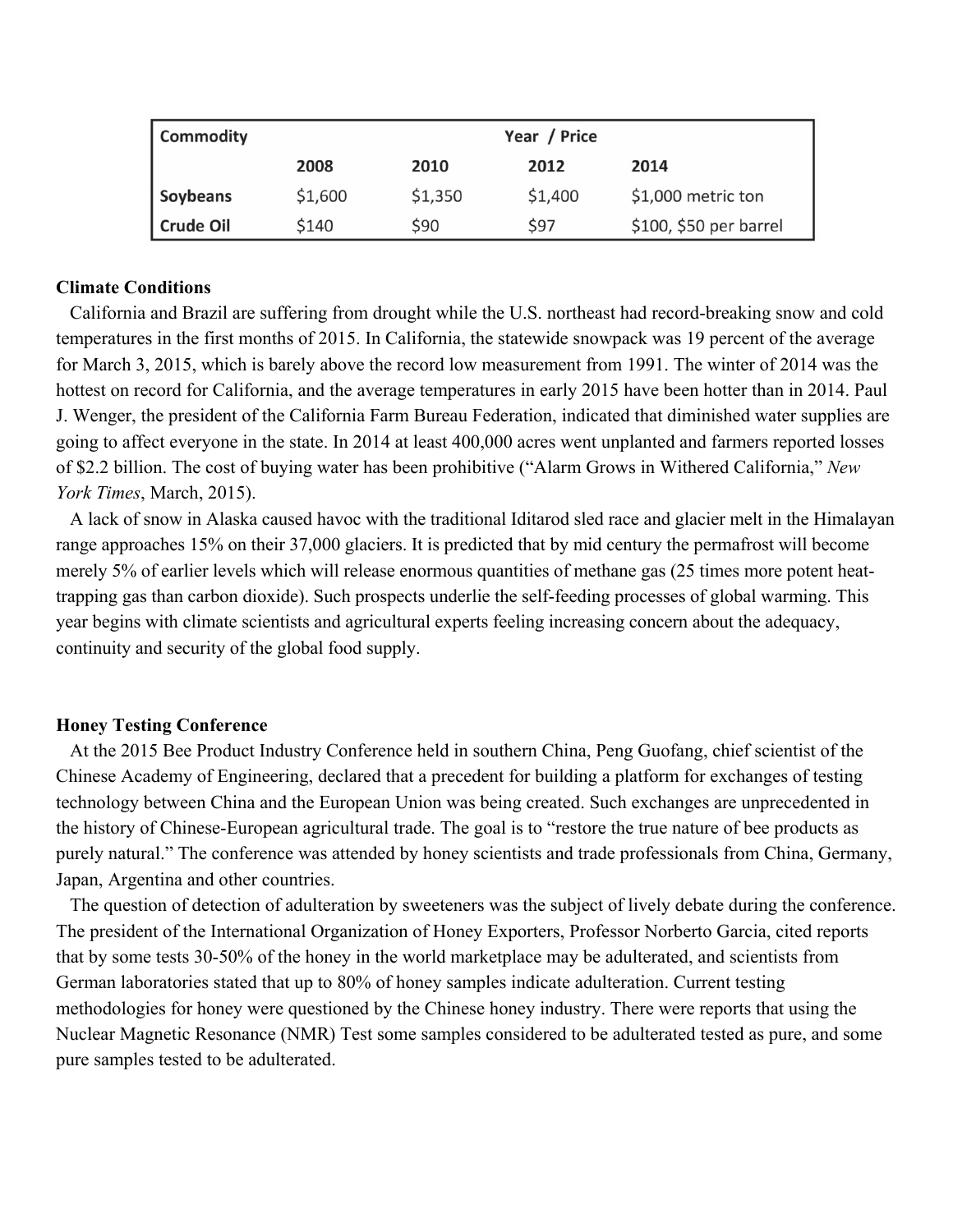#### **Immature Honey**

Another topic of concern was the Chinese beekeeping practice of extracting honey that is not ripe, but which has a high moisture content, often 35% or more. The moisture is subsequently reduced in large processing factories. By extracting "honey" so quickly and with such high moisture content, two things happen: 1) The quality of the honey is jeopardized and 2) the quantity of honey produced can be doubled and tripled. In most honey-consuming countries the bees must reduce the moisture of this product of nature, not vacuum chambers or other techniques in factories. The issue of mature vs. immature honey is becoming a serious matter of contention. According to honey scientists, the chemical profiles of immature honey extracted by beekeepers mimic chemical profiles of the nectars from which that honey was produced while substantially differing from chemical profiles of mature honey. All "honey" to which water has been added or from which water has been reduced by mechanical rather than natural means (bees), is regarded as "adulterated" by many international standards of honey. This is a crucial consideration for how the international honey industry treats "immature honey." The debate has not concluded.

A new technology for detecting adulterants in honey by syrups derived from rice, beet, wheat, corn and other foods was presented at the conference by the director of a major analytical laboratory in China. Concerns about food safety in the Chinese domestic and export markets are motivating new and ongoing analytical studies in China.

The need for continuing study and deeper understanding of honey's chemistry through dialogue was furthered at the conference.

#### **Honey Science**

The chemical profiles of honey depend upon multiple variables which include nectar sources, climate, elevation, season, soil, fertilization and processing. This is due to the complex bio-chemical photosynthetic and metabolic processes involved in the interaction of botanical and zoological life forms. We need to understand those variables and their impact upon chemical profiles of honey. Academic, government and private laboratories in various countries do not currently possess an adequate and comprehensive data base of primary authenticated samples.

When the first carbon isotope study using U.S. honey samples was conducted, Dr. Jonathan White was surprised at the diversity of isotope ratios found. As Dr. Joseph Bowden, the official referee lab director for the U.S. Department of Agriculture, pointed out, the analysis of a second year's samples revealed sharp contrasts with the first year; these divergences were correlated with changes in aridity and rainfall, which quite naturally could influence the photosynthetic processes by which various carbon isotopes in the atmosphere are fixed by botanical life forms, including those which create honey and honeydew honey from the interactions of botanical and zoological life forms. It is important to understand the range of variables which affect the chemical profiles of honey since no floral source within any country has an immutable chemical profile that is not influenced by other variables.

The situation is also compounded by the facts that 1) bees may be pollinating multiple floral sources and 2) exporters are often blending honey together from diverse floral sources, regions, elevations, seasons and soils. Nature often defies our quest for simplicity, but that defiance is concurrently the foundation for the charming diversity of colors and flavors characterizing the world's honey.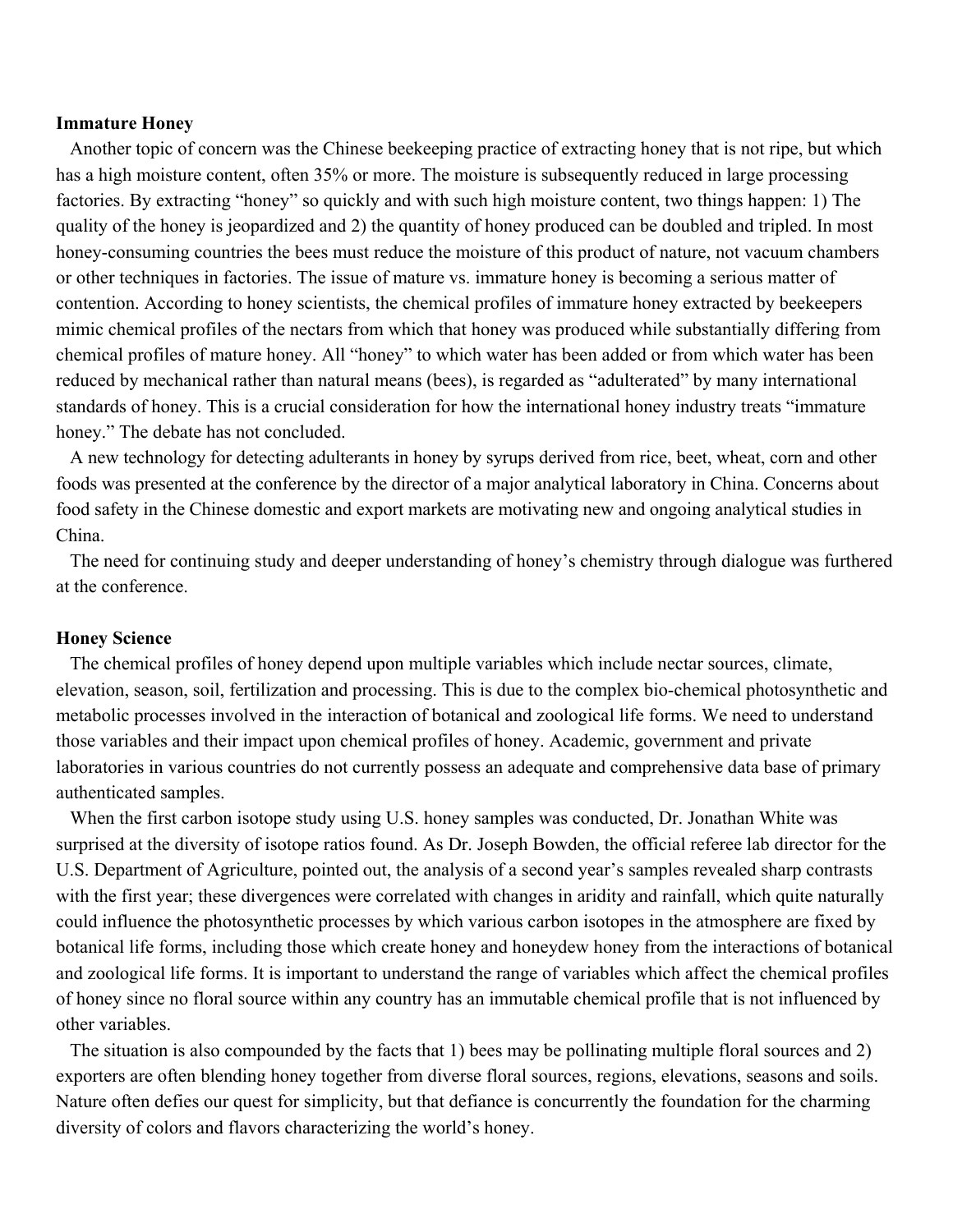#### **Circumvention**

In January it was reported that honey labelled as "Latvian" was seized and destroyed in Houston by U.S. Customs. Also in early 2015 honey imported in Europe from Belgium was found to be fraudulently identified and was alleged to be Chinese. The problem of fraudulent documents of country of origin, bills of lading and quality inspection is continuing worldwide.

In 2015 the U.S. government issued a formal and strong petition to the World Trade Organization to solicit international cooperation to address the evasion of paying anti-dumping duties through such acts of fraud as transshipment, fraudulent documentation, fraudulent customs entries, etc. The fact that this issue of circumvention rose to such a high level manifests the depth of concern with the problem in the U.S.

Food traceability and food safety are being addressed as important consumer concerns in countries around the world, including China. Smartphones are being used to scan product codes in supermarkets, allowing consumers to identify country and local region of production of food products before making purchase decisions (China's Long Food Chain Plugs In, March 2, 2015, *New York Times*).

Resin technology introduces and removes water from honey in ways which remove pollen, antibiotics and honey constituents whose removal may change honey from ELA to White, LA to ELA. This technology can serve as a means of facilitating circumvention by disguising country of origin, reducing risks of contamination of illegal levels of antibiotics, and increasing prices by lightening the color of honey. According to the manufacturers, this technology has been sold to a number of countries and may be widely used in several Asian countries.

An annual growth of global honey production by 35,000 metric tons in the past decade has been reported. These increases have occurred while reductions in the numbers of beehives and the yields per beehive have also been reported in many producing countries with traditional and experienced beekeepers. Prices for fully traceable honey with high quality have attained historic highs, as have the gaps between high and low quality honey. Correlations between the import of cheap and suspect honey with the blending and re-export or straight re-export as local honey have been made. The aberrations in production and export patterns have kept alive concerns with continuing schemes of circumvention and/or adulteration of honey. To quote Professor Garcia: "The temptation to import honey and re-export it as locally produced may also have increased."

#### **Honey and the Law**

As mentioned earlier, the class action suit of the American beekeepers is still alive and possibly nearing a substantial settlement. The suit followed the Deferred Prosecution Agreement for Groeb Farms and Honey Holding and was directly against all those parties who colluded to circumvent Chinese honey through numerous third countries. That this suit is nearing settlement indicates that the phenomenon of collusion to circumvent and gain unfair competitive advantage through a two-tiered market was real and devastating to those who conducted their businesses legally and without deception.

Beekeepers also report that the bankruptcy court for the Groeb Farms bankruptcy filing initiated the "claw back" provision of bankruptcy law. Any payments made by the debtor 90 days prior to the bankruptcy filing must be returned to the bankruptcy court and used to pay secured creditors. The extent to which this will affect beekeepers, importers and exporters is unknown, but potentially is very serious in its financial impact as the Groeb bankruptcy involved the largest food fraud in U.S. history and was likely the largest bankruptcy in the U.S. honey industry.